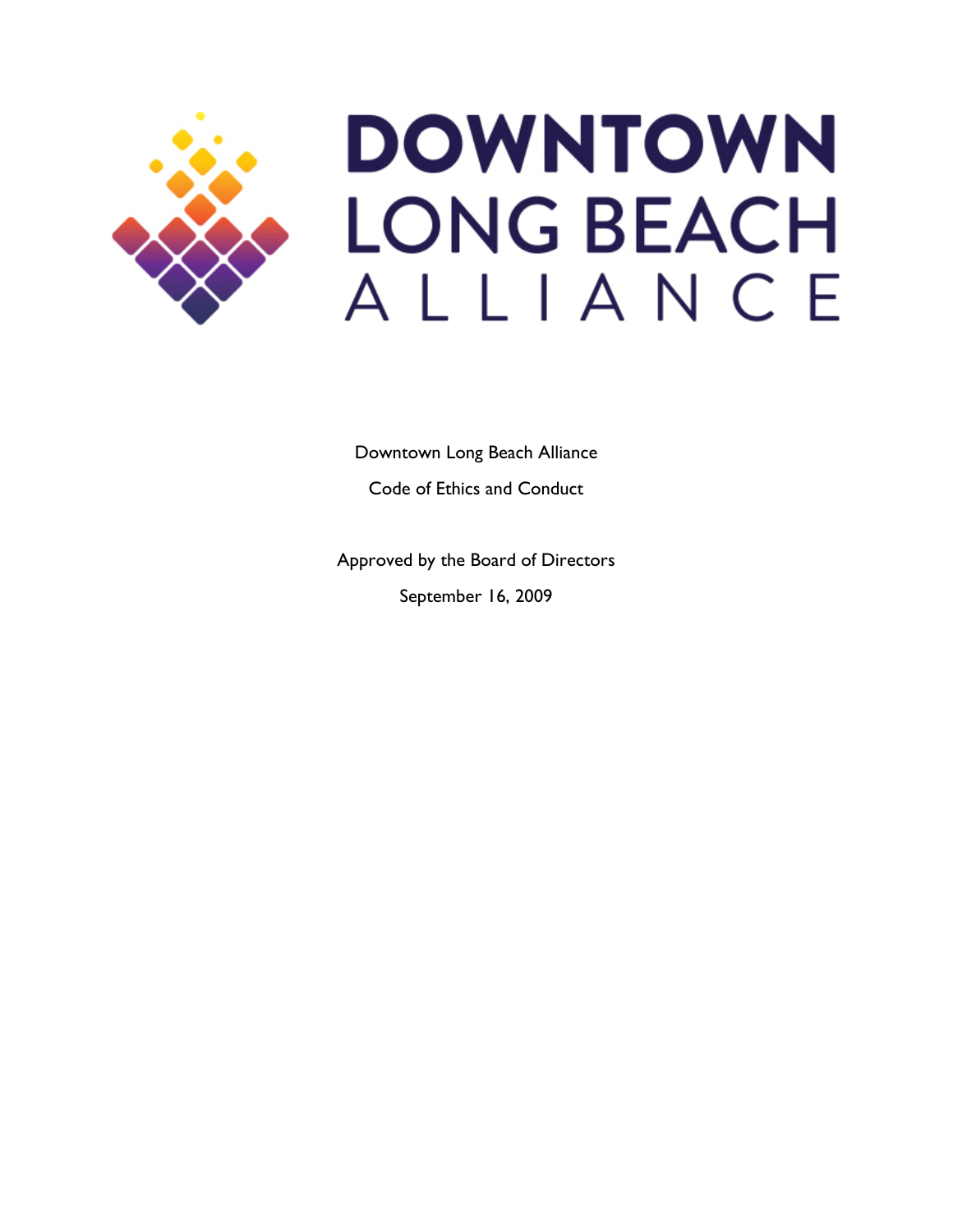# **Table of Contents**

| Article III: Fiduciary Duty of Members of the Board3 |
|------------------------------------------------------|
|                                                      |
| Article V: Open Meeting Laws  5                      |
|                                                      |
|                                                      |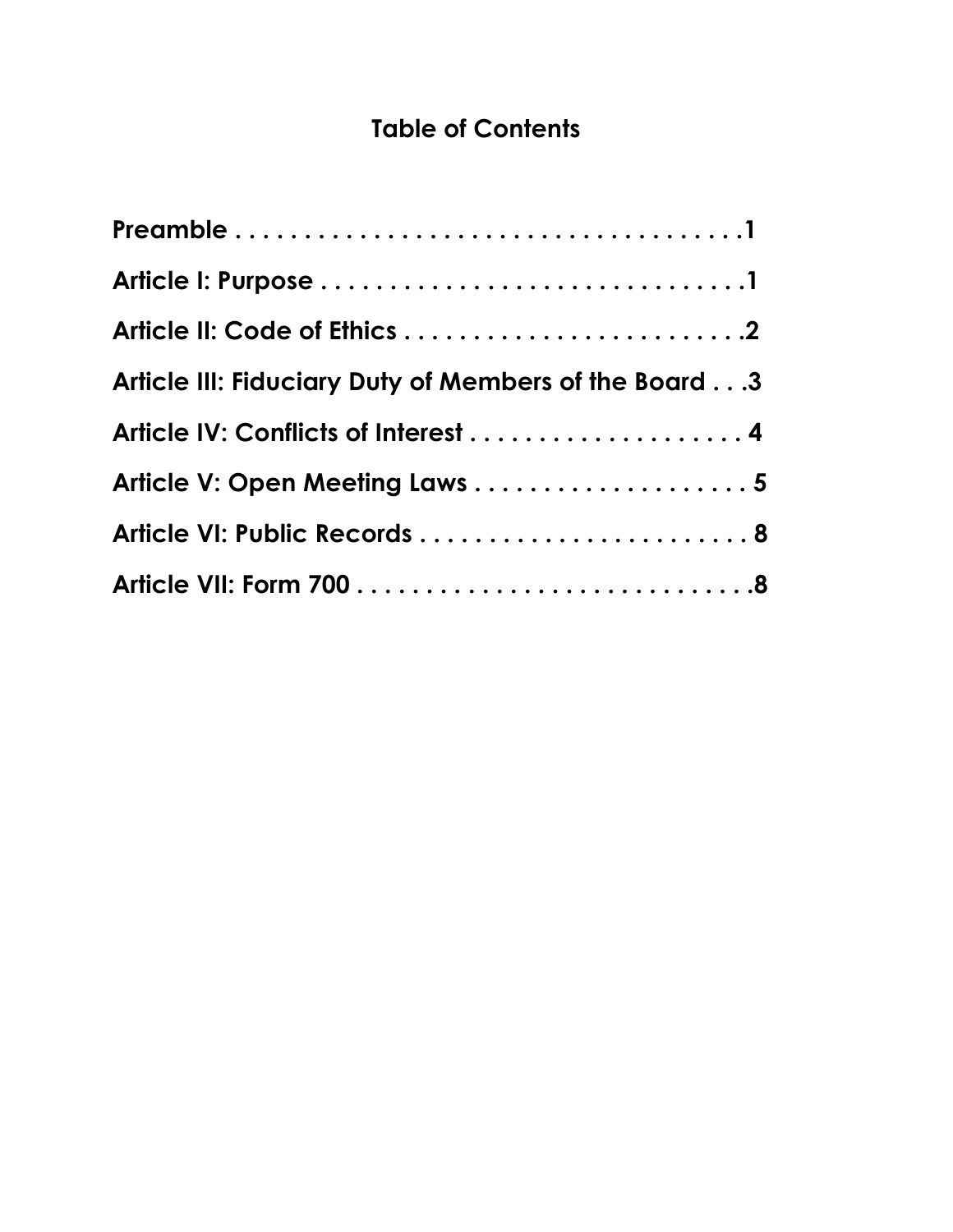#### **Preamble**

The Downtown Long Beach Associates recognizes that mutual success is achieved through the collaboration and good will of the Board of Directors, staff, stakeholders, and community at large. The Code of Ethics and Conduct reinforces the organization's dedication to valuing the following: respect for one another, communication with one another, public support of the Board's decisions after they have been rendered, and sincere service on behalf of the public's best interest. At times, there may be disagreement about strategy or priorities in building a better Downtown due to passionate interest and committed concern, which are appropriately voiced during meetings at which such topics are discussed. However, our central goal remains the same—to improve Long Beach's central business district.

#### **Article I. Purpose**

The Downtown Long Beach Associates (DLBA) is a private, non-profit organization dedicated to the improvement of Long Beach's central business district. The composition of the DLBA's Board of Directors was purposely formed to allow for, and to seek, input from a variety of property and business owners as well as residents and other community organizations within the Downtown area. The mission of the DLBA is to serve as a non-profit, tenant- and property-based business improvement district, which is dedicated to the management, marketing, advocacy, and economic and community development of the assessment district in cooperation with the City of Long Beach and the private sector.

The Board of Directors and staff therefore are responsible for promoting DLBA's mission and organizational values by upholding the Code of Ethics and Conduct, the purpose of which is as follows:

- to set forth the duties and responsibilities of the DLBA's Board and staff
- to define a common Code of Ethics and Conduct and the protocol when an allegation of ethical violation is tendered
- to explicate laws governing public meetings to ensure legal compliance
- to protect the DLBA's interest when it is contemplating entering into a transaction or arrangement that might benefit the private financial interest of a DLBA Director or staff member

This policy is intended to supplement but not replace any applicable state and federal laws governing conflicts of interest applicable to nonprofit organizations.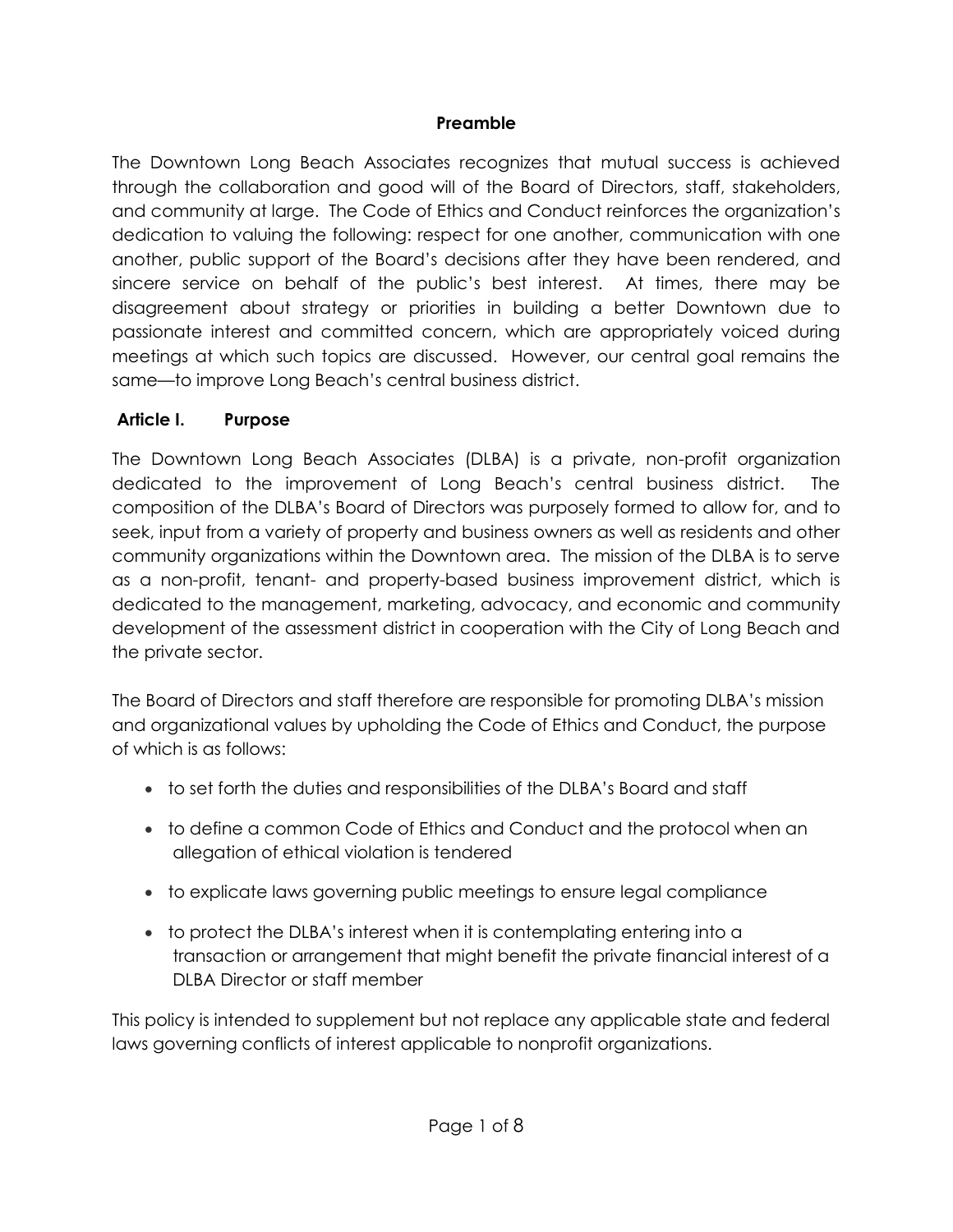#### **Article II. Code of Ethics**

#### Section I

The Code of Ethics requires that all DLBA Directors and staff shall pledge:

- When conducting DLBA business, to place the best interests of the DLBA above all other interests
- To uphold all laws, regulations, and policies
- To take no action for the purpose of personal benefit or private inurement
- To make every effort to avoid a conflict of interest
- To adequately identify and disclose a conflict of interest if such arises
- To adequately address a conflict of interest once identified
- To avoid disclosure of confidential information obtained in the performance of his or her duties or in his or her official capacity
- To exercise prudence and good judgment at all times
- To be fair, impartial, and unbiased in the decision-making process
- To treat each other and the public with respect

#### Section II: Violation of Code

If a Director is suspected of violating any portion of the Code of Ethics or Conduct, a written report must be submitted to the Board Chair for review by the Executive Committee. The Director shall have the opportunity to address the Executive Committee at such time as a review occurs. Should the Executive Committee determine that a Director has violated the Code, a recommendation will be made to administer disciplinary action commensurate with the level and manner of ethical violation, which may include but is not limited to a public apology and acknowledgement of wrongdoing or (should the Director be unwilling to adhere to the recommendation of the Board) removal from the Board of Directors. It is the Executive Committee's responsibility to make a report to the Board within 30 days of receipt of the written report alleging wrongdoing.

Should a staff member be suspected of violation of the Code, a written report must be given to the President and CEO, unless the President and CEO is suspected, in which case the report must be given to the Board Chair. The President and CEO is responsible for managing DLBA staff in a manner consistent with the Code.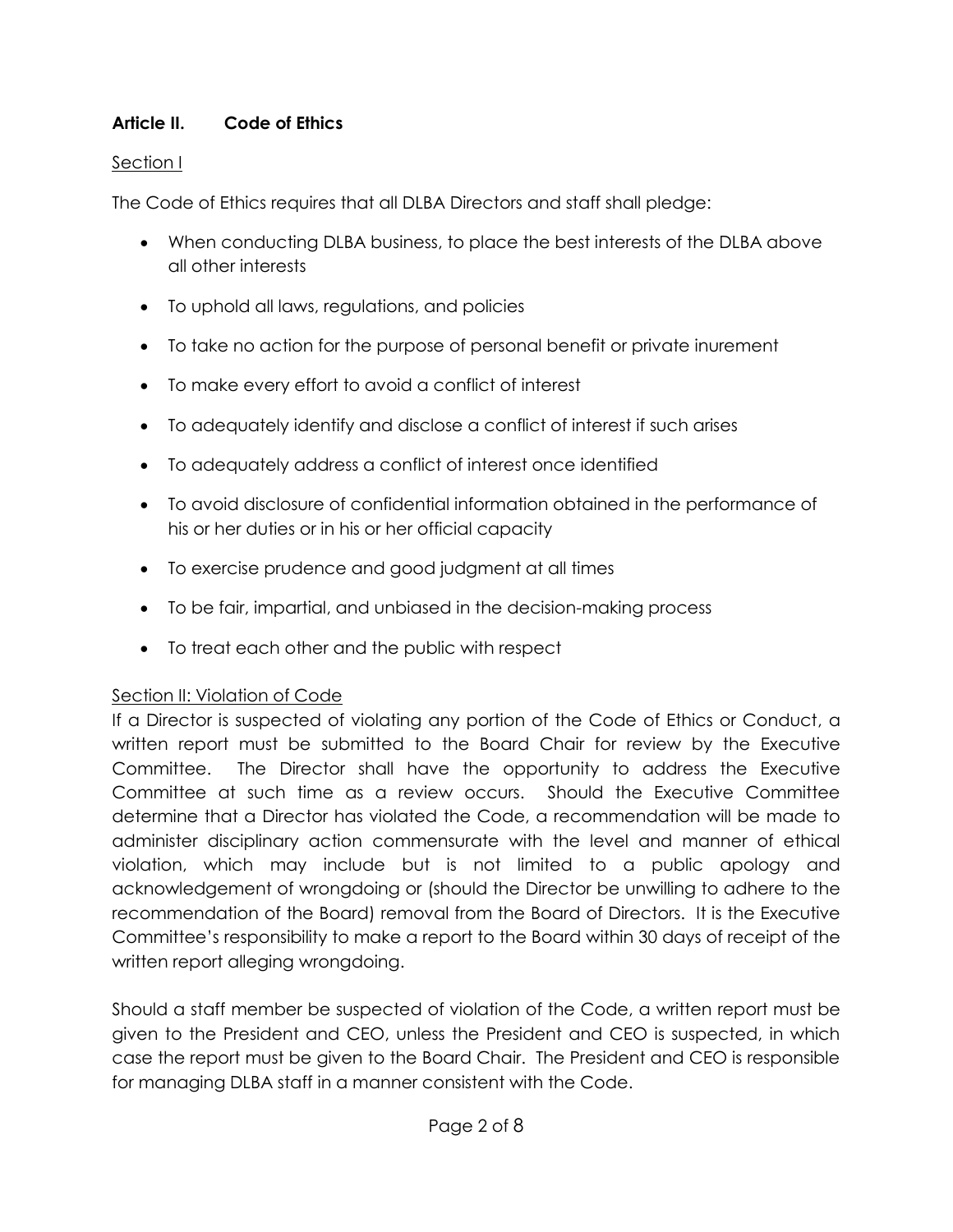The Board Chair is directed to convene the Executive Committee to address allegations of violation by the President and CEO within 30 days of receipt of the written report alleging wrongdoing.

#### **Article III. Fiduciary Duty of Members of the Board**

Each Board member owes a fiduciary duty to the DLBA and shall comply with the California Corporations Code (Section 5231), which reads as follows:

(a) A Director shall perform the duties of a Director, including duties as a member of any committee of the board upon which the Director may serve, in good faith, in a manner such Director believes to be in the best interests of the corporation and with such care, including reasonable inquiry, as an ordinarily prudent person in a like position would use under similar circumstances.

(b) In performing the duties of a Director, a Director shall be entitled to rely on information, opinions, reports or statements, including financial statements and other financial data, in each case prepared or presented by: (1) One or more officers or employees of the corporation whom the Director believes to be reliable and competent in the matters presented; (2) Counsel, independent accountants or other persons as to matters which the Director believes to be within such person's professional or expert competence; or (3) A committee of the board upon which the Director does not serve, as to matters within its designated authority, which committee the Director believes to merit confidence, so long as, in any such case, the Director acts in good faith, after reasonable inquiry when the need therefore is indicated by the circumstances and without knowledge that would cause such reliance to be unwarranted.

(c) Except as provided in Section 5233, a person who performs the duties of a Director in accordance with subdivisions (a) and (b) shall have no liability based upon any alleged failure to discharge the person's obligations as a Director, including, without limiting the generality of the foregoing, any actions or omissions which exceed or defeat a public or charitable purpose to which a corporation, or assets held by it, are dedicated.

#### **Article IV. Conflicts of Interest**

As a general rule, Board members and staff should avoid situations where professional actions may affect or appear to affect one's private interests, financial or non-financial.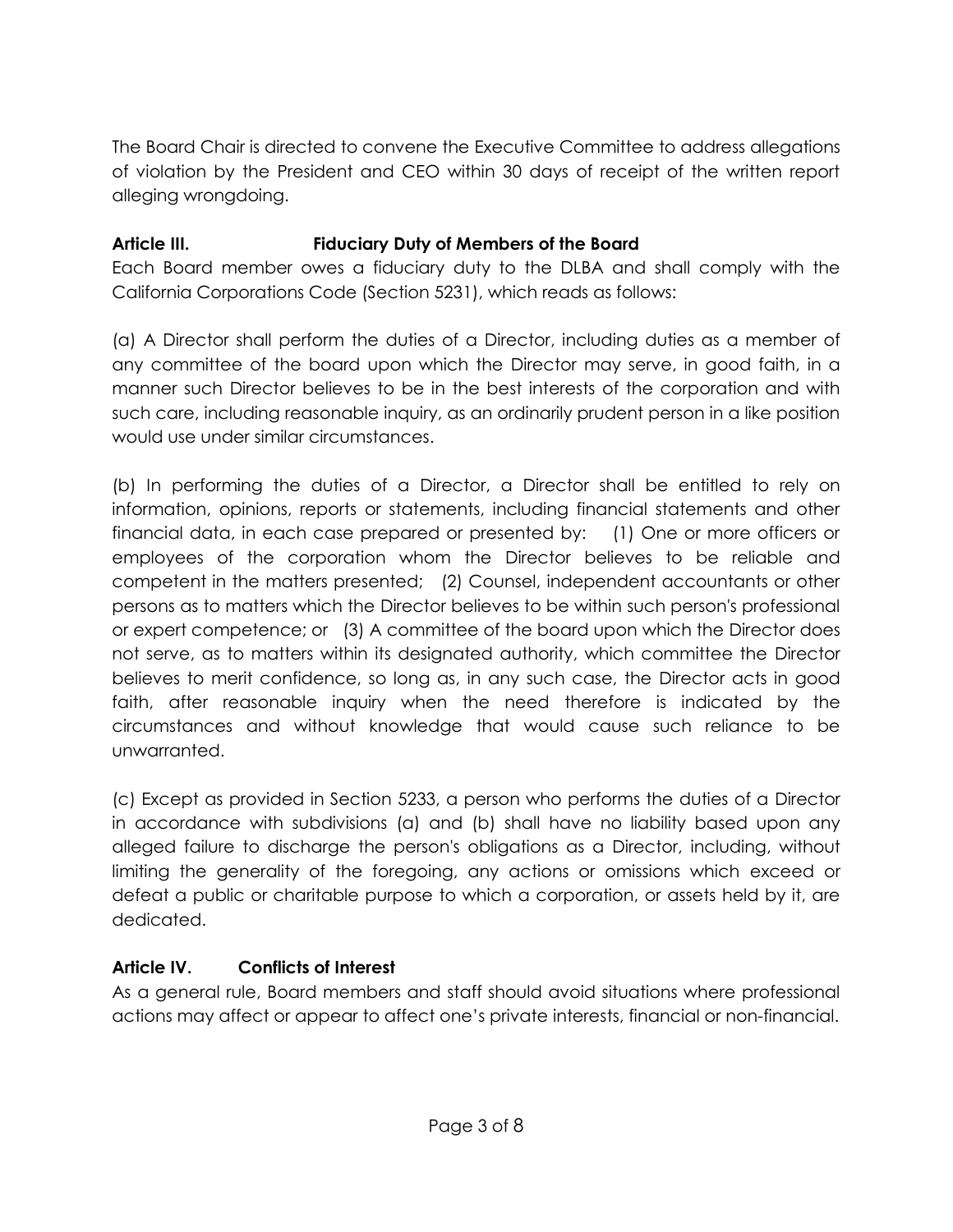#### **Section 1: What is a Conflict of Interest?**

Directors and staff have a conflict of interest if public actions as a DLBA representative affect one's personal financial interests or the interests of one's immediate family members. It does not matter whether the action has a negative or positive effect on the interest. Furthermore, the DLBA is prohibited from engaging in contracts with Board members or their immediate family members.

The Internal Revenue Service's definition of a conflict of interest is as follows: A conflict of interest arises when a person in a position of authority over an organization, such as an officer, director, or manager, may benefit financially from a decision he or she could make in such capacity, including indirect benefits such as to family members or businesses with which the person is closely associated. For this purpose, a conflict of interest does not include questions involving a person's competing or respective duties to the organization and to another organization, such as by serving on the boards of both organizations, that do not involve a material financial interest of, or benefit to, such person.

# **Section 2: How Does One Know If There Is a Conflict?**

One *may* have a conflict of interest if one:

- Is an officer, Director, partner, employee, trustee, or manager of a company with business before the Board.
- Has an investment of \$2,000 or more in a company with business before the Board.
- Has an interest in real property of \$2,000 or more and that real property is the subject matter of an item before the Board. This includes leasehold interests that are longer than a "month-to-month" tenancy.
- Owns or leases an interest in real property that is located within 500 feet of a property which is the subject matter of a decision before the Board. (An "interest in real property" does not include a "month-to-month" tenancy.)
- Receives any income within the prior 12 months from a person or entity with business before the Board. Income includes loans or forgiveness of indebtedness. Receives a gift or gifts within the prior 12 months from a person or entity with business before the Board (gifts include rebates, discounts, free meals, free tickets, or travel).
- Or someone that is a source of income to one (\$500 or more within the prior 12 months) is the subject of a proceeding before the Board.
- Or one's immediate family (spouse, domestic partner, mother, father, sister, brother, aunt, uncle, step-mother, step-father, step-brother, step-sister, grandmother, grandfather, child, step-child) will increase or decrease their personal finances in any manner as a result of a decision before the Board.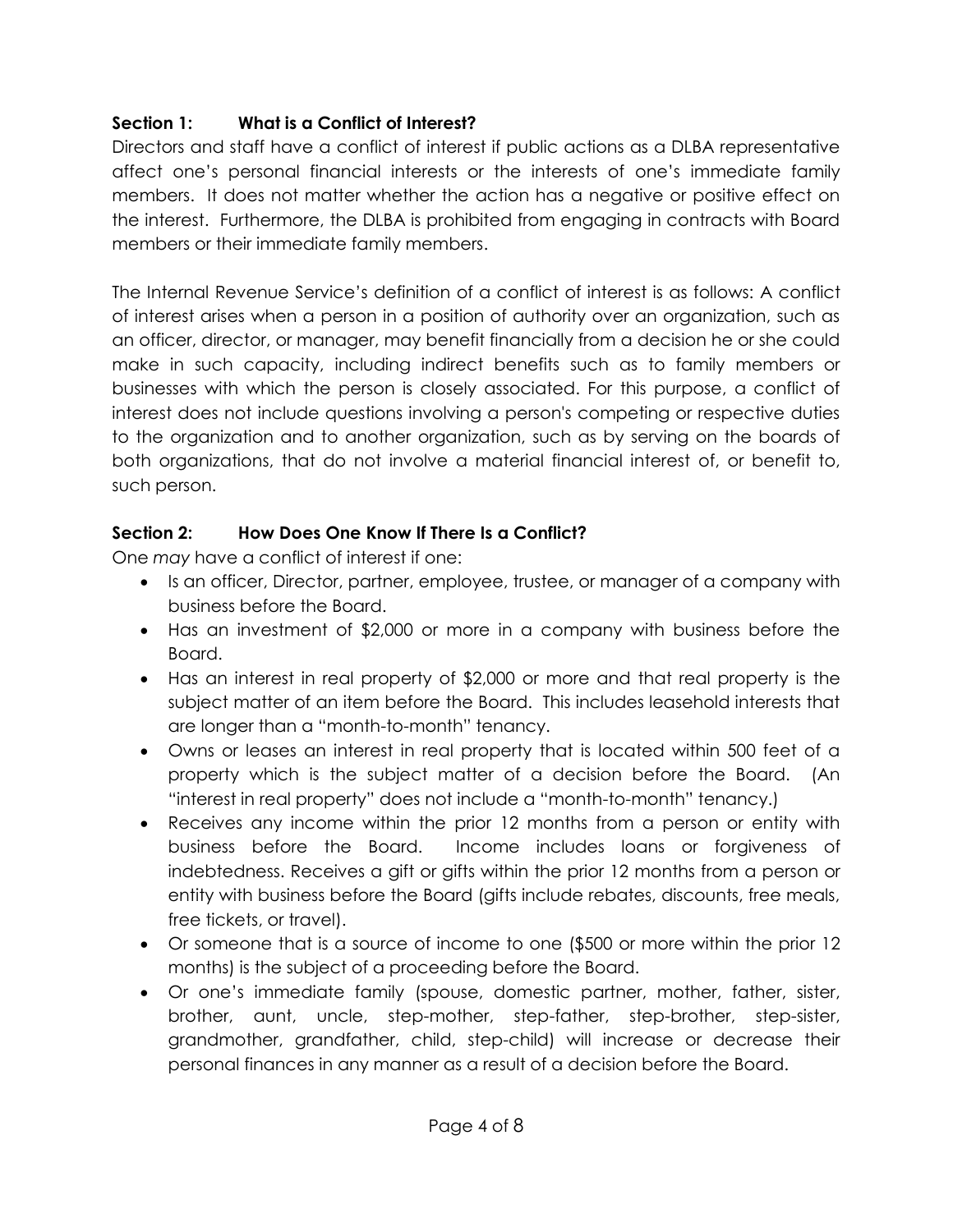- Uses or authorizes the use of DLBA offices, stationery, telephones, vehicles, equipment, or any other DLBA property for any political campaign activity.
- Endorses a political candidate or initiative on behalf of the DLBA. One *may* perform volunteer work, endorse candidates, and take a position on ballot measures, as long as one makes clear that one is acting as an individual and not on behalf of the DLBA.

### **Section 3: How Does One Determine Whether a Conflict of Interest Exists?**

After disclosure of the financial interest and any material facts to the non-interested Directors, one shall leave the Board or committee meeting while the determination of a conflict of interest is discussed and voted upon by the Board or committee. If one disputes the existence of a conflict of interest, the decision by a majority of the noninterested Directors shall be the final determination.

#### **Section 4: How Does One Disqualify Himself or Herself if a Conflict of Interest Exists?**

If disqualification on a meeting agenda item is required, one must publicly disclose the interest which is the subject of the potential conflict as well as the fact that one are disqualifying one's self from any participation in that decision. The disclosure may be made orally at the public meeting and/or in writing to the Board Secretary and must be made a part of the DLBA's official records (i.e., the minutes of the meeting).

#### **Article V. Open Meeting Laws**

Meetings of the DLBA and its committees are subject to extensive regulations known as the Brown Act, which are designed to ensure that all deliberations and decisions take place in public. It is important for Board members and staff to understand these requirements because a violation may either void the proposed action or subject the Board members and staff to criminal liability.

#### **Section 1: What Bodies Are Covered by the Brown Act?**

All meetings of standing committees (those which have continued responsibility over a particular subject matter, as well as those with fixed meeting schedules) are covered by the Brown Act. It may not include temporary advisory committees (or "ad hoc" committees) which consist solely of less than a quorum of the members of the Board. These will typically be committees assigned to investigate and report back on a single issue.

#### **Section 2: What is a Meeting?**

A "meeting" of the Board or committee includes a gathering of at least a majority of the members (i.e., a quorum) at the same time and in the same place to hear, discuss, or act on one or more matters under the jurisdiction of the Board or committee. Such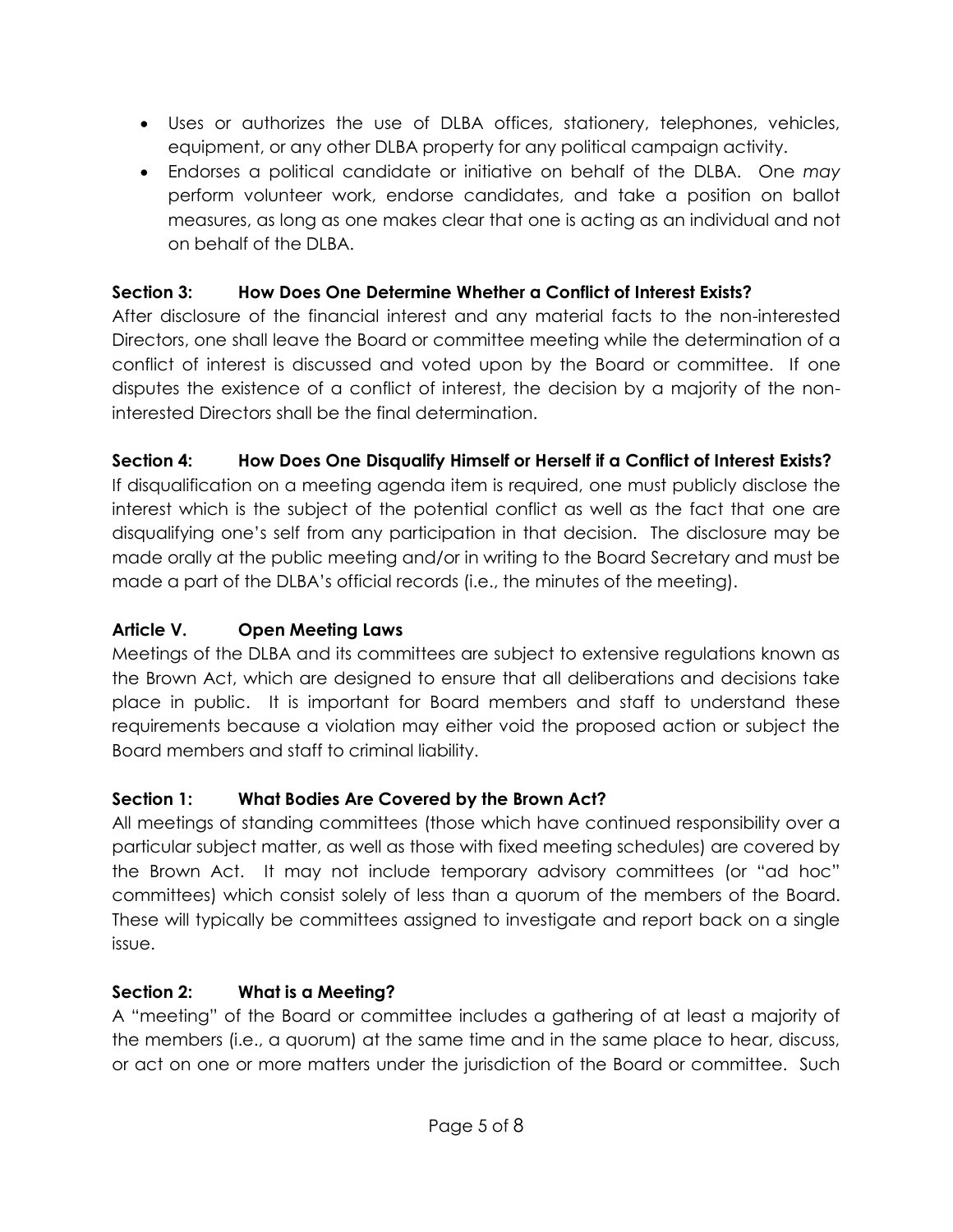meetings may lawfully be held *only* if the notice and other requirements discussed below are followed.

Informal social gatherings of Board members are *not* meetings and need not comply with the Brown Act, as long as there is no discussion of any subject matter under the Board's jurisdiction. If these informal gatherings will involve discussions among a majority of the members relating to the Board's official business, the meeting should be properly noticed, and an agenda of the business items that will be discussed must be posted. The public must be allowed to attend and participate.

The Brown Act prohibits the use of direct or indirect communications, intermediaries, or technical devices used by a majority of a Board to assist them in arriving at any decision, which is called a "serial meeting." For instance, the Chair may not call two other members of a five-member Board to discuss an agenda item. Nor may one member contact a second member, who then calls a third member. The same is true for the use of forwarded e-mails, blanket faxes, and the like for communication among a majority of members.

#### **Section 3: May a Majority of Board Members Attend a Conference or a Meeting of a Private Group?**

Members *may* attend a conference or a meeting of a private group (e.g., a homeowner's association or a City commission), even if the conference or meeting with discuss matters of general interest to the community. However, a majority of the members may attend such an event at the same time *only* if:

- The conference or meeting is open to attendance by the public
- If the event is a meeting of a private group, it has to be publicized
- The members do not discuss among themselves, other than as part of the scheduled program, business that is within the subject matter jurisdiction of the Board.

Otherwise, a conference attended by a majority of members must be open to the public. The Brown Act does not require the organizers to allow members of the public to attend free of charge if others are charged an admission.

#### **Section 4: What Are the Brown Act's Notice and Agenda Requirements?**

The agenda of a regular meeting of the Board or committee must be posted at least 72 hours before the start of the meeting. With the exceptions described below, all matters that will be discussed or acted on by the Board must be listed on the agenda.

 **Requirements for Special Meetings**: A "special meeting" of the Board may be called by posting a notice/agenda and by delivering (by mail or personal delivery) the notice/agenda to all members and to all media outlets that have requested to be so notified 24 hours before the meeting. The notice/agenda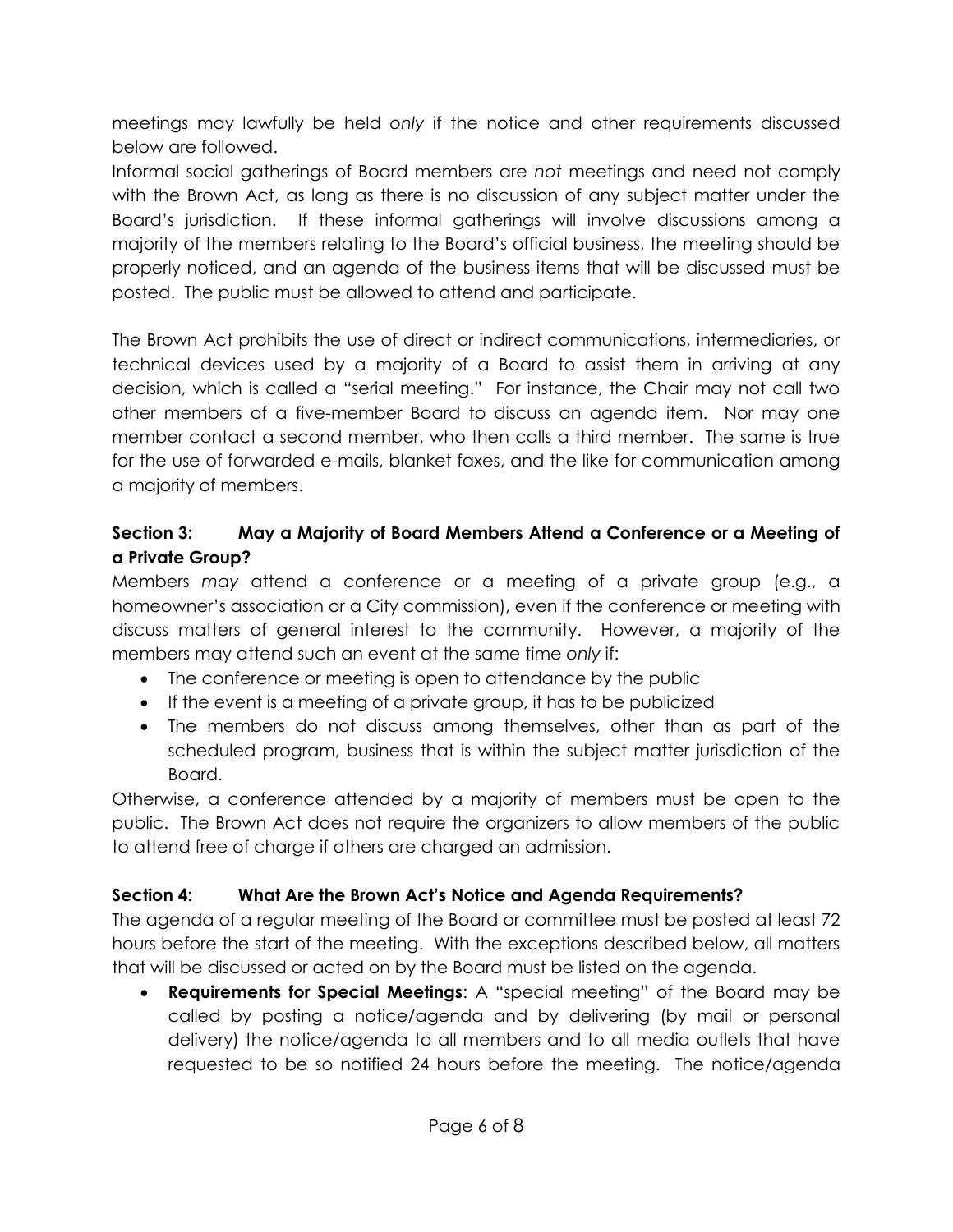must state the place and time of the meeting, as well as the matters that will be discussed and/or decided.

 **Exceptions to the Agenda Requirement**: Under almost all circumstances, a matter may not be discussed at Board meetings unless it is listed on the agenda. A Board may discuss a matter that is not on the agenda at a regular meeting *only* if one of the following requirements are met:

-By majority vote, the Board determines that the issue to be discussed constitutes an emergency. This discussion must be held in open session.

-By a two-thirds vote of the entire membership, the Board determines that there is a need to act immediately, that the Board's consideration of the matter cannot await the next meeting, and that the need for immediate action arose after the posting of the agenda.

#### **Section 5: What Information Must an Agenda Contain?**

The agenda must list *all* of the matters that will be considered at the meeting. Each item on the agenda should be described by a brief but informative summary of the nature of the matter to be discussed and/or decided. That description should inform interested members of the public about the matter so that they can decide whether to attend and participate.

# **Section 6: What Rights Do Members of the Public Have at Meetings?**

Except when closed sessions are permitted (see below), all Board and committee meetings *must* be held in public. Members of the public who choose to do must be allowed to attend; they may not be asked to sign in or provide any information as a condition of attending. Also, members of the public must be allowed to record a meeting on video or audio tape or to broadcast the proceedings, unless the Board makes a reasonable finding that the activity would disrupt the meeting.

Members of the public must be allowed to present testimony of otherwise address the Board about each item on the agenda. The Board may not act on an agenda item until it has allowed for public comment on that item. At regular meetings, the public must also be given an opportunity to address the Board on any matter under its jurisdiction, even if the matter is not on the agenda. Boards may adopt reasonable rules governing the amount of time for such public comment on each item on the agenda as well as the time each member of the public will be allowed to speak. The public may discuss information relating to specific matters and must be allowed to criticize the policies, procedures, or programs of the DLBA. However, disruptions of a meeting need not be tolerated.